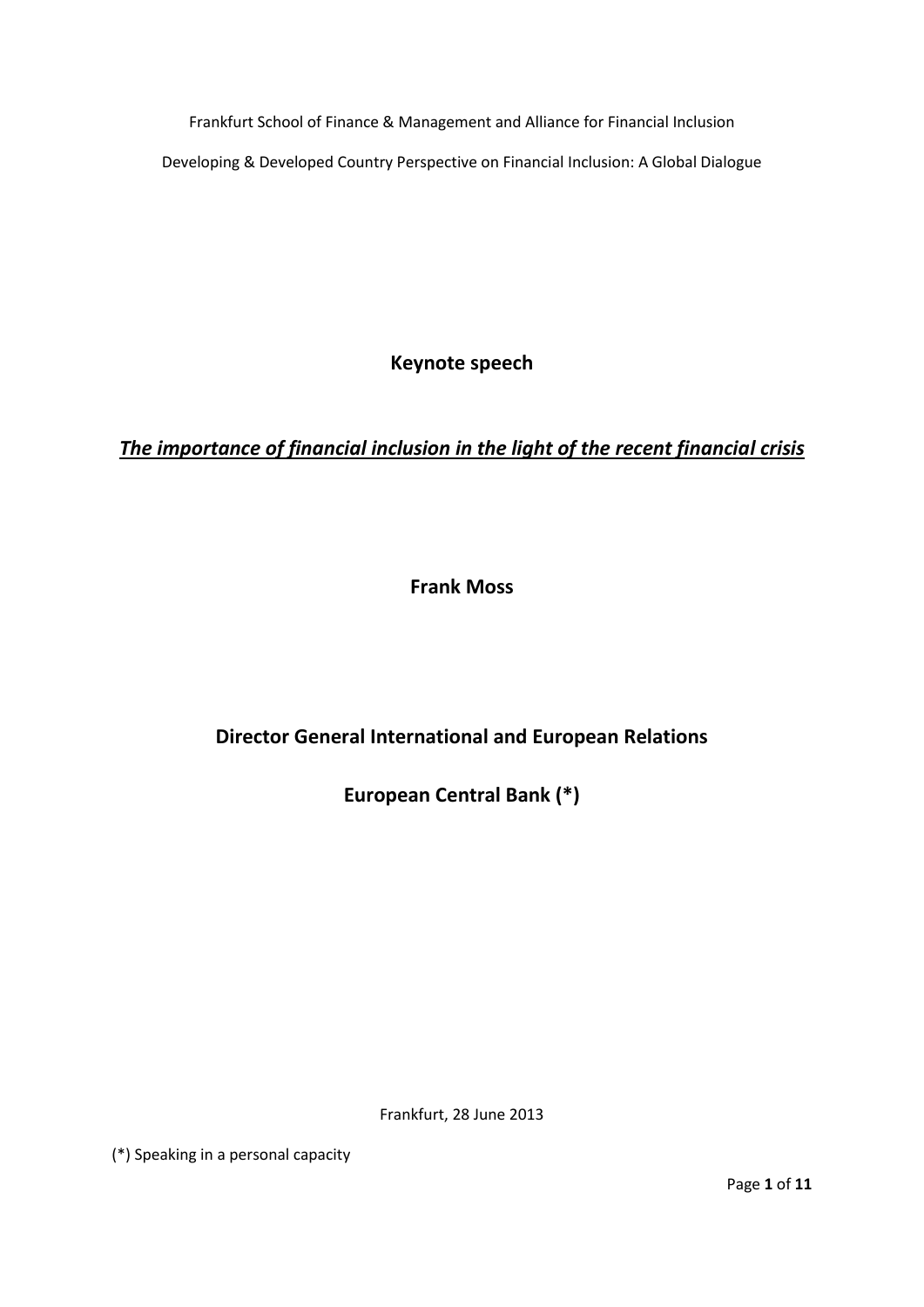Ladies and Gentlemen,

**.** 

It is a real pleasure for me to participate in this global dialogue on financial inclusion and a great honour to be invited to deliver a keynote speech.

Without doubt, financial exclusion remains a global challenge. 2.5 billion people around the globe, including inside the European Union, lack access to formal financial services at reasonable cost. This constitutes a clear call for action. The work of the Alliance for Financial Inclusion, among others, to address this challenge is recommendable.

The issue at stake, promoting the inclusion of people's economic activity into the financial system, has profound consequences.

It goes beyond the narrow financial agenda of allowing for a better spreading of risks within and across countries, which contributes to financial stability.

It goes beyond the broader economic agenda of allowing a wider range of people, especially those on lower incomes, access to financial services, which adds to economic growth.

In fact, financial inclusion is fundamental to the social agenda of reducing income inequality and poverty. In this way, it can be one the levers to achieve higher welfare and lasting peace.

As the Nobel Committee in 2006 noted, when awarding the peace prize to micro-finance pioneer Muhammad Yunus and the Grameen Bank, "*lasting peace cannot be achieved unless large population groups find ways in which to break out of poverty*" 1 .

I note in passing that the same Nobel Committee last year awarded its peace prize to the European Union, which underscores the fact that the EU too is

<sup>1&</sup>lt;br>Press release dating 13 October 2006 [\(http://www.nobelprize.org/nobel\\_prizes/peace/laureates/2006/press.html\)](http://www.nobelprize.org/nobel_prizes/peace/laureates/2006/press.html) state:

*<sup>&</sup>quot;[The Norwegian Nobel Committee](http://www.nobelprize.org/redirect/links_out/prizeawarder.php?from=/nobel_prizes/peace/laureates/2005/press.html&object=nobelpeaceprize.org&to=http://nobelpeaceprize.org/) has decided to award the Nobel Peace Prize for 2006, divided into two equal parts, to Muhammad Yunus and Grameen Bank for their efforts to create economic and social development from below. Lasting peace can not be achieved unless large population groups find ways in which to break out of poverty. Micro-credit is one such means. Development from below also serves to advance democracy and human rights."[…]*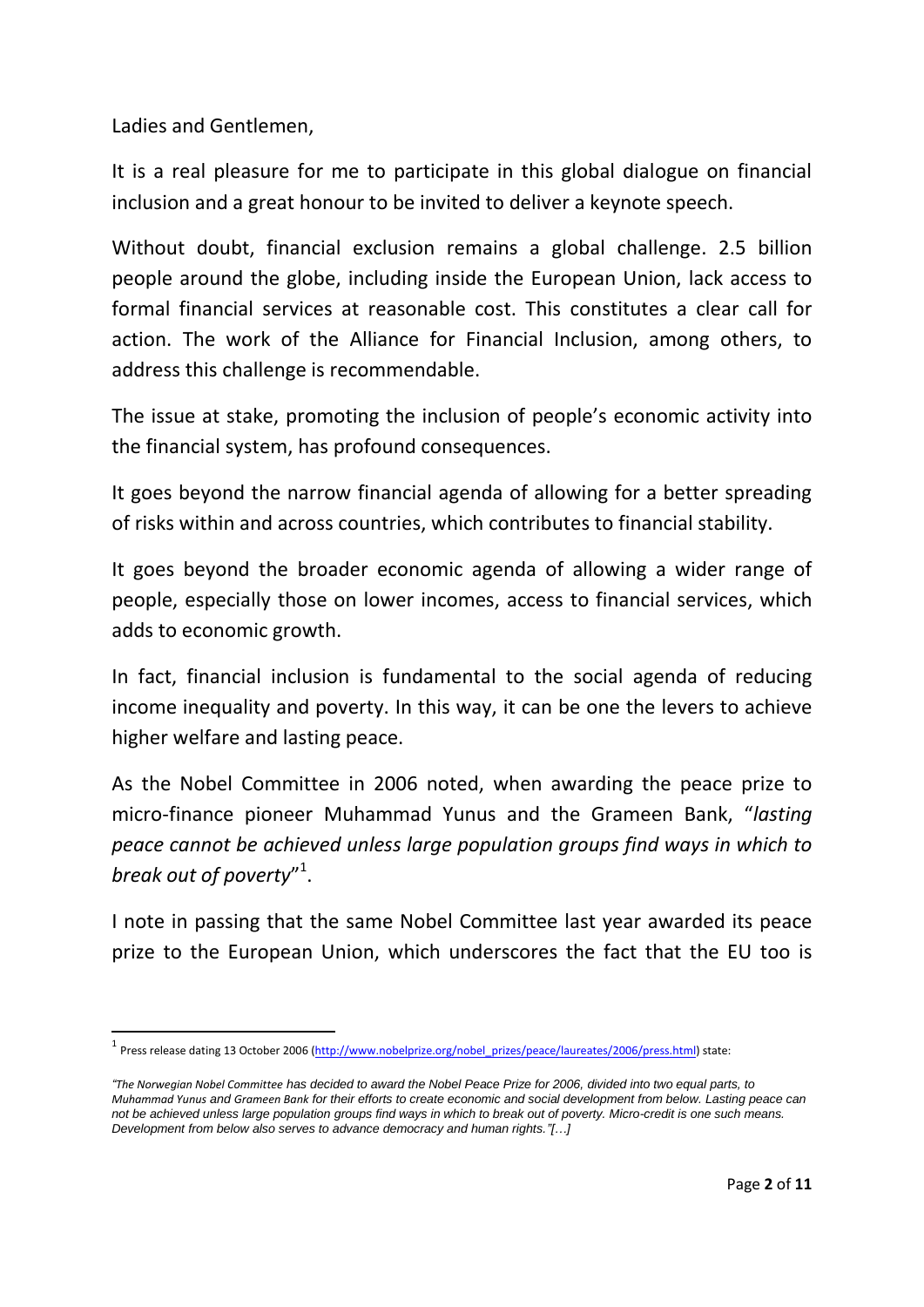more than just a financial and economic undertaking – it also has profound implications for human development and peace.

Because financial inclusion has these financial, economic and social dimensions, it is clear why central banks take an interest in it – and not just in emerging and developing countries. Yet the core mandates of almost all central banks, even where they have multiple objectives, do not explicitly refer to the promotion of the financial inclusion objective.

The reasons for this are, first, the social policy dimension of financial inclusion brings it more within the remit of governments than central banks; and second, in a market-based economy, financial services are in principle more efficiently provided for by the private sector.

While appropriate public policies are needed to ensure that the private sector does this job properly, it is not up to central banks to create them, even though central banks can play an important supportive role in implementing and overseeing the public policy framework.

That said, this does not mean that central banks cannot play a constructive role in promoting financial inclusion. And this brings me to the main themes of talk today, which are twofold:

First, I would like to illustrate the ways in which the activities of the ECB do in fact contribute to financial inclusion.

Second, I would like to demonstrate how the global financial crisis and the subsequent sovereign debt crisis in the euro area have opened up new aspects of financial inclusion. Specifically, they have created financial *exclusion*.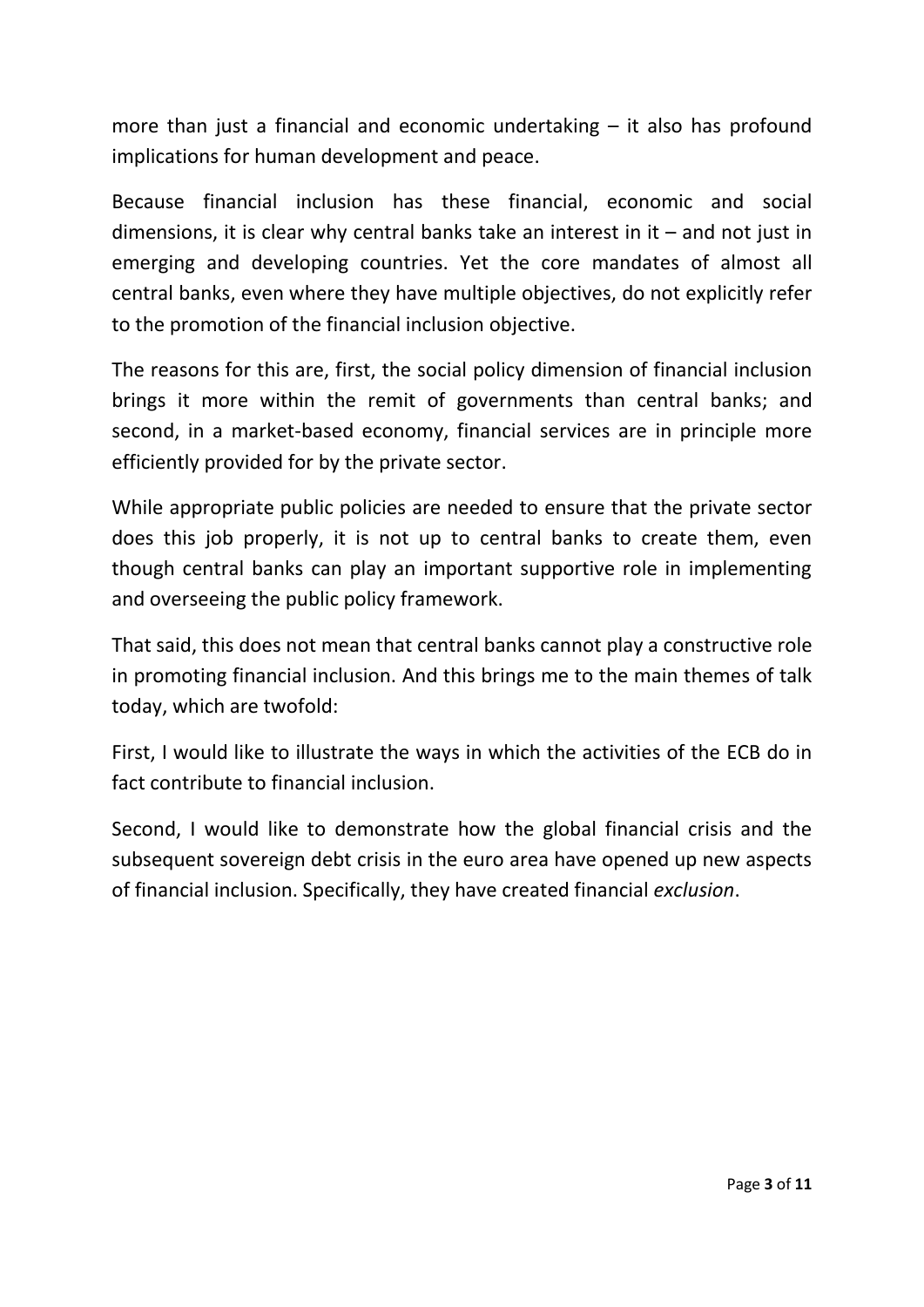# **The ECB's contribution to financial inclusion**

Let me begin with the first issue, the ECB's contribution to financial inclusion.

Promoting financial inclusion means taking actions which result in expanding peoples' access to services offered by the formal financial sector. Here, the ECB contributes in three ways.

First, through its own policy actions.

Second, through its contributions to the supportive framework for financial inclusion.

Third, through its contributions to the international activities on financial inclusion.

#### **1) The ECB's own policy actions**

The ECB's own policy actions support financial inclusion by promoting trust in the monetary system and the stability of money.

One way the ECB does this is through preserving the *value of money* – maintaining price stability – which has important financial inclusion dimensions.

Price stability protects people receiving fixed incomes, who are often among the most vulnerable in society like pensioners and the unemployed. Moreover, it protects those who lack financial literacy and therefore cannot use financial instrument to protect themselves against inflation.

Indeed, those at the lower end of the income scale implicitly rely more than others on the central bank to defend the purchasing power of their savings.

Another way that the ECB supports trust in the monetary system is through preserving the *safety of money*.

We do this by contributing to the stability of the financial system, and hence the safety of peoples' monetary assets held in banks. Unlike price stability, this is not a specific mandate of the ECB, but we have a duty to contribute to it.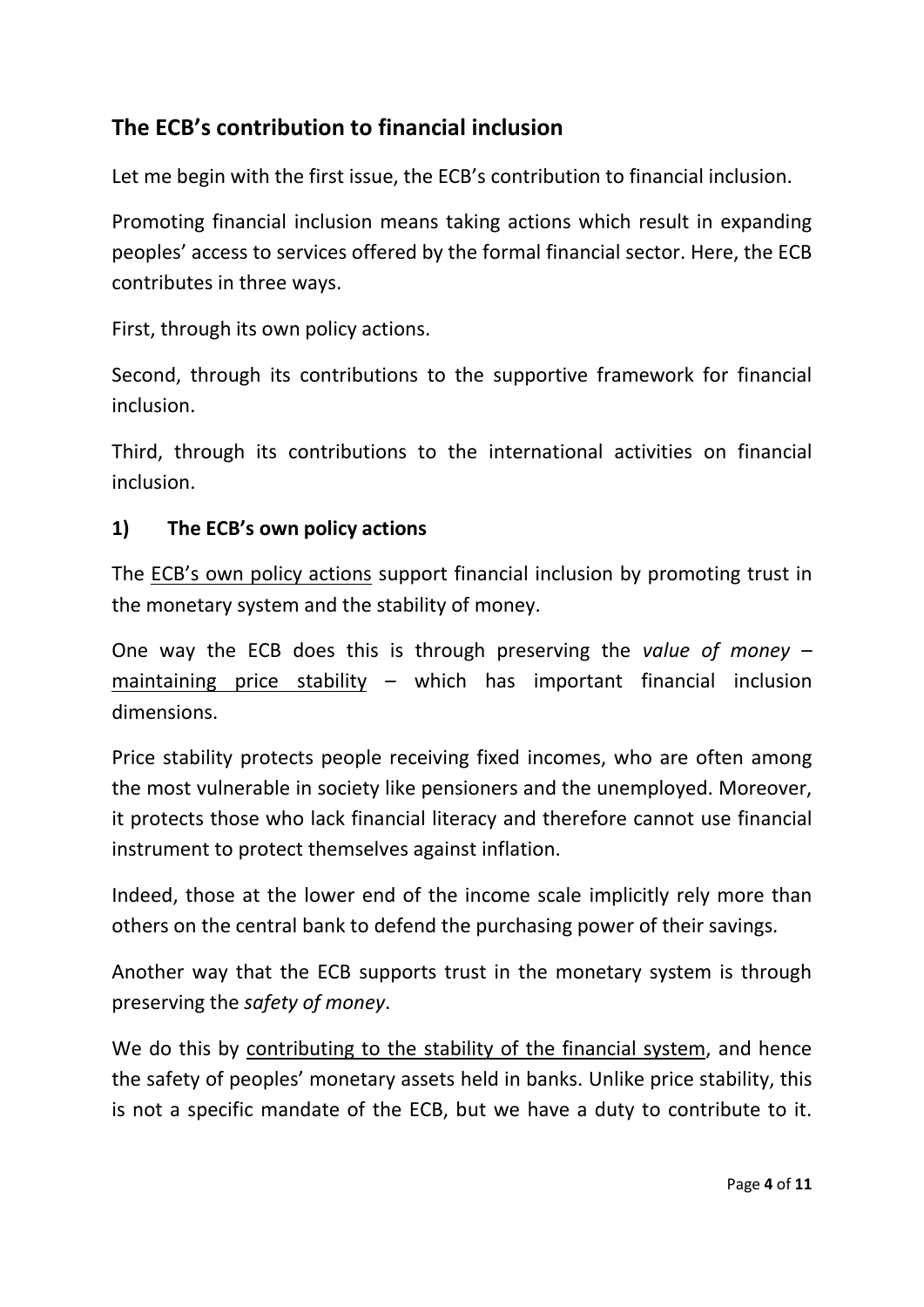This supports financial inclusion because a safe monetary system is a precondition for people to use the financial sector in any form.

By creating, an environment which supports financial inclusion, the ECB makes possible a virtuous circle. The greater the proportion of the economy that have bank accounts and access to credit, and are therefore sensitive to interest rates, the wider the range of actors the ECB can influence through its actions. This in turn enhances the effectiveness of the ECB's monetary policy and financial stability functions, which then supports greater financial inclusion.

Looking forward, the mandate of the ECB will soon be expanding to encompass responsibility for the prudential supervision of banks in all euro area countries, and possibly in other EU member states.

As part of the so-called Single Supervisory Mechanism, the ECB will directly supervise around 130 banking groups, comprising around 85% of euro area banking assets, while the remainder will be supervised at the individual country level operating under common rules. The ECB is expected to take over its supervisory responsibilities in the course of the second half of next year.

These new tasks will add another dimension to the ECB's role in supporting financial inclusion.

We will no longer only be concerned with the stability of the financial *system*, but will also be directly responsible for the stability of *individual financial institutions*. This increases significantly our role in ensuring that the banking system is safe and trustworthy, and thereby, that the pre-conditions exist for access to financial services to be broadened.

#### **2) ECB contributions to the supportive framework for financial inclusion**

This leads me to the second leg of the ECB's involvement in financial inclusion – that is, its contributions to the supportive framework for financial inclusion.

The ECB makes a key contribution here by supporting financial market infrastructures, most notably payment systems.

We operate a payment system called TARGET2, which allows banks to transact with one another and settle payments in real time. For many years, prior to the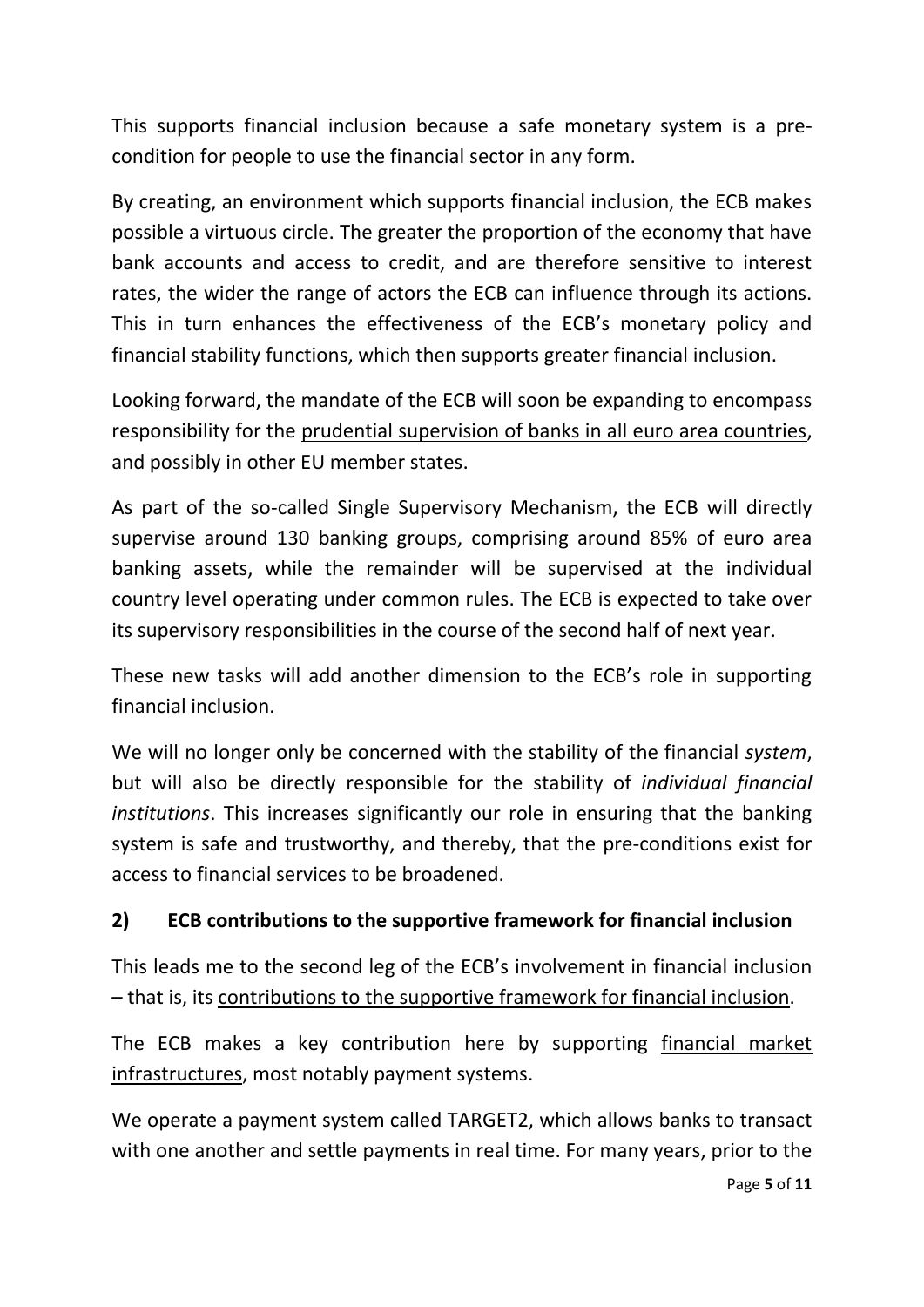financial crisis, this system was hardly known to the general public. However, now that large imbalances have appeared in the system during the crisis, people are realising how crucial it is to the smooth functioning of the financial system – and therefore to making access to financial services possible.

Beyond this, the ECB also acts as catalyst for integration and innovation in the European retail payments market. Modernisation of retail payment systems and instruments helps lowering costs and hence reduces entry barriers. It is thus also an important element for fostering financial inclusion by drawing in unbanked or under-banked people.

For instance, the ECB has been a strong advocate of the creation of the Single Euro Payments Area (SEPA). This will bring about more price convergence and a broader availability of affordable cashless retail payment instruments in the euro area.

Some of you may wonder how much difference this will make in a developed economic region like the euro area. Indeed, in most euro area countries, account penetration (i.e. the percentage of consumers over the age of 15 having an account at a formal financial institution) is already well above 90%.<sup>2</sup>

However, this is not uniformly the case. Account penetration is close to, or even below, 80% in countries such as Italy, Greece or Portugal. At the level of the EU, around 58 million consumers over the age of 15 do not have a payment account. In other words, there is still some distance that financial infrastructures need to be extended to reach people uniformly across Europe.

The ECB also makes a contribution to financial inclusion in the domain of financial education.

Citizens need a sufficient degree of financial literacy to know how to use the financial system and to be protected from fraudulent activities. The ECB and the Eurosystem – currently 17, probably soon 18, national central banks – hence give a prominent role to financial education activities.

1

 $2$  Information is taken from EU Commission publication dating from May 2013 which quotes data from the Global Findex Database, 2012, World Bank[: http://ec.europa.eu/internal\\_market/finservices](http://ec.europa.eu/internal_market/finservices-retail/docs/inclusion/20130506-factsheet-3_en.pdf)[retail/docs/inclusion/20130506-factsheet-3\\_en.pdf](http://ec.europa.eu/internal_market/finservices-retail/docs/inclusion/20130506-factsheet-3_en.pdf)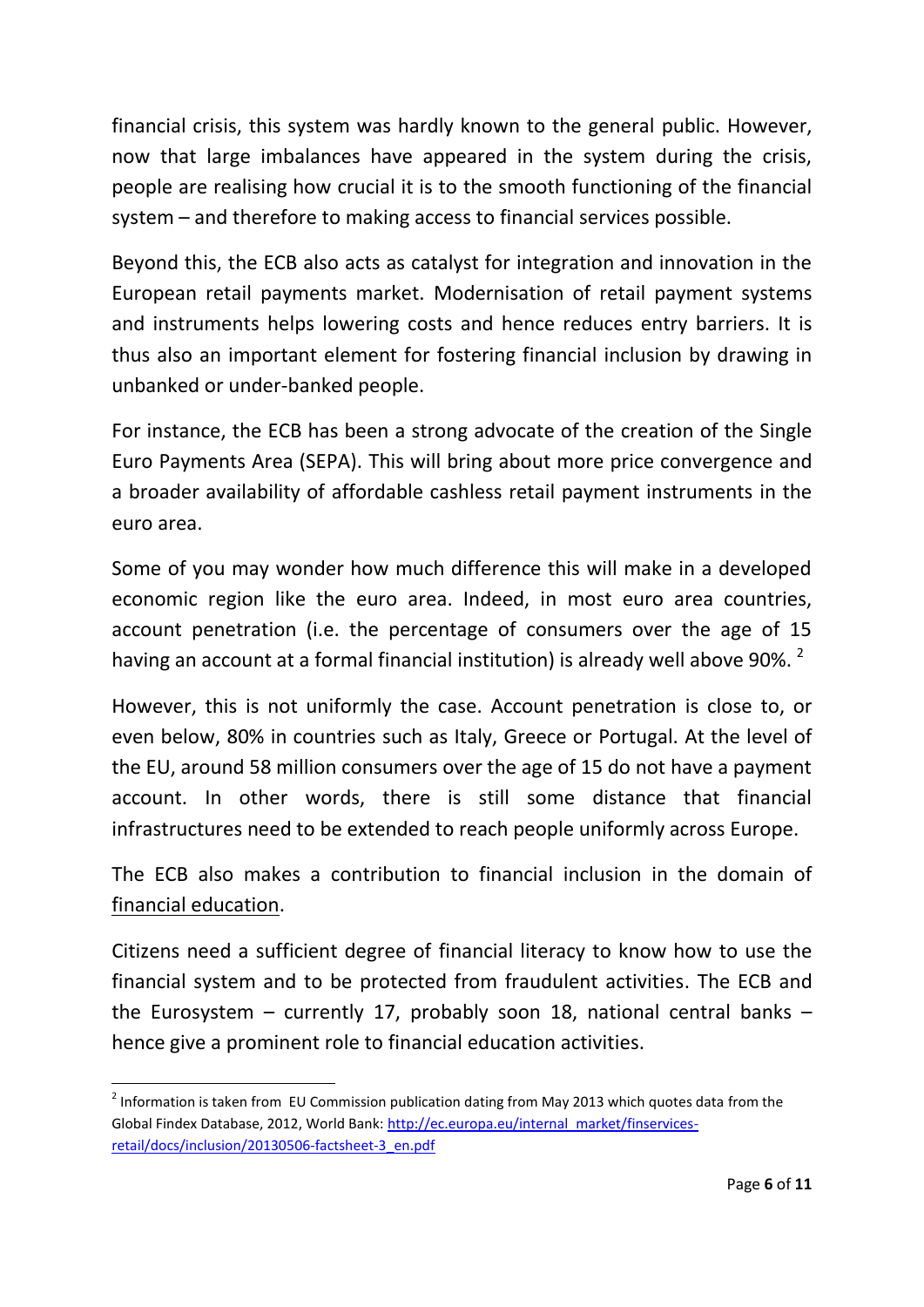We have developed various products that aim to educate different target groups on financial issues – mostly children, students and teachers, given their multiplier function. These include online games, such as [€CONOMIA](http://www.ecb.europa.eu/ecb/educational/economia/html/index.en.html)<sup>3</sup>, cartoons and videos on price stability and competitions for students.<sup>4</sup> We also support the "Child and Youth Finance International Movement". This global multistakeholder network<sup>5</sup> focuses on increasing the financial protection and empowerment of young people across the world.

More generally, we have been consistently promoting financial integration in Europe. Financial integration brings with it widening access to financial markets, expanding financial services and deepening financial transactions conducted at the euro area-wide level. This brings benefits to all those operating in, or wanting to access, the single financial market.

### **3) Contributions to the international activities on financial inclusion**

I now come to the third and final leg of the ECB's involvement in financial inclusion, which is the international dimension. Here we contribute in multilateral, regional and bilateral settings.

In the multilateral domain, the ECB, as the central bank of the EU, plays a full part in the various G20 fora in which Finance Ministry and Central Bank officials meet. You are no doubt aware that since the Korean Presidency of the G20 in 2010, financial inclusion has become part of the policy agenda of the world's premier forum for economic cooperation.

A Global Partnership for Financial Inclusion was launched, a Financial Action Plan agreed and a flexible SME Finance Framework set up. In 2012, under Mexican Presidency, it was agreed to work on three areas to foster financial inclusion: peer learning, financial education and financial consumer protection. This year's Russian Presidency will further advance the agenda as the

**.** 

 $3 \epsilon$ CONOMIA explains how monetary policy works, Inflation Island, that focuses on the effects of inflation, and Top Floor, which explains the tasks of the ECB and the Eurosystem).

<sup>&</sup>lt;sup>4</sup> Examples are the [Generation €uro Students' Award](http://www.ecb.europa.eu/ecb/educational/award/html/index.en.html) and "Euro Run" competition

 $<sup>5</sup>$  The network comprises a wide range of partners, including financial institutions, governments, multilateral</sup> organisations, NGOs and leading academics. The ECB will host the next European Regional Meeting of "Child and Youth Finance International", in autumn 2013.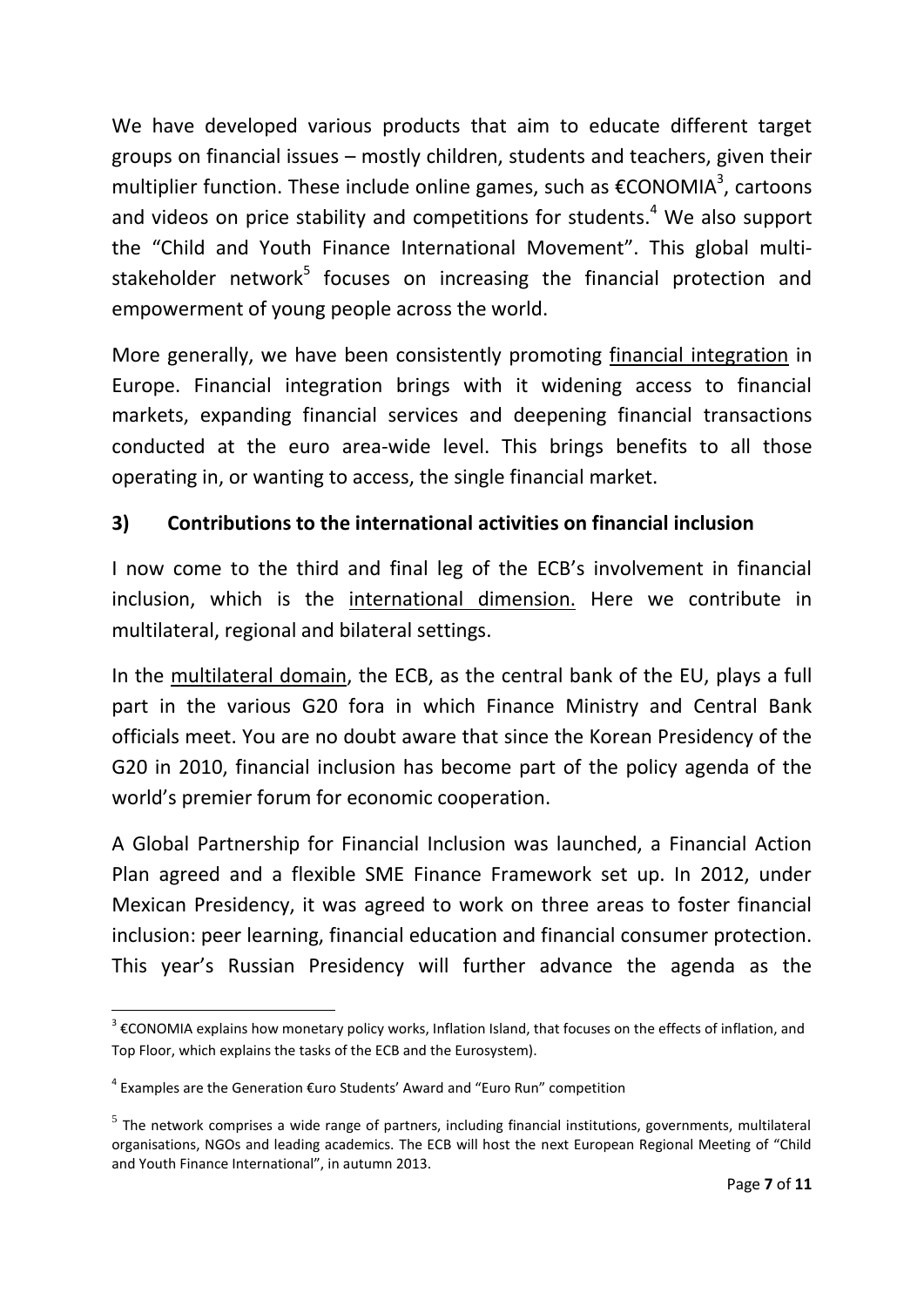Communiqués of the G20 Finance Ministers and Central Bank Governors of 16 February and 19 April have already indicated. Of course, there are also the activities of other bodies such as FATF or the BCBS in which the ECB participates.

In the regional domain, the ECB as an EU institution maintains special relations with candidate and potential candidate countries with an EU accession perspective. Their central banks are close partners, with whom we share our experience in order to prepare them for their future role within the European institutional framework.

In this context, we work with them to strengthen their central banking frameworks, which can help financial inclusion in a number of ways. In particular, it can help reduce the widespread use of foreign currency in their domestic financial system, which often reduces the quality and availability of savings instruments in local currency. This is particularly relevant in this region where euroisation is often widespread.

In the bilateral domain, the ECB undertakes close technical cooperation with central banks outside the EU. For almost 10 years of our 15 years of existence we have conducted cooperation programmes to share experience and build institutional capacity on core central banking topics, in particular monetary policy and financial stability.

This indirectly contributes to financial inclusion through the same channels I outlined above. And in countries where the existing financial system is not well developed, the marginal gains of more effective monetary policy and greater financial stability on financial inclusion are of course greater.

To sum up, by carrying out its policy actions, the ECB provides the foundation on which greater financial inclusion can be built. This foundation is strengthened by our actions in related fields, like payment systems, financial education and financial integration, and by our operations internationally. We play a supportive role in the larger public policy goal which is, to paraphrase Jeremy Bentham, to create the greatest financial access for the greatest number of people.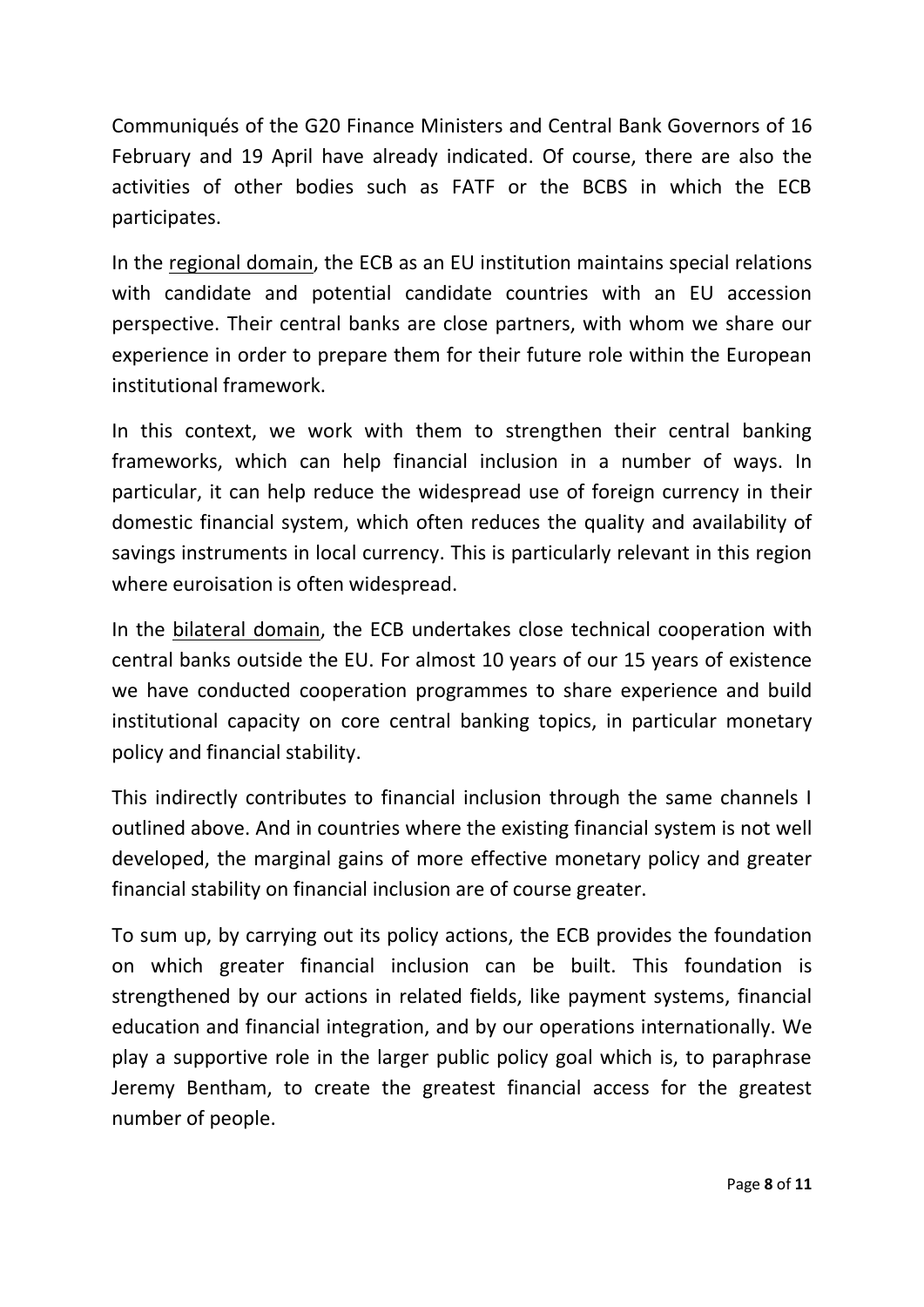## **The financial crisis and financial inclusion**

Let me now turn to the second theme of my intervention that I outlined at the beginning: how the financial crisis, and its sequel the euro area sovereign debt crisis, have opened up new aspects of financial inclusion in advanced economies. Specifically, they have created financial *exclusion phenomena* inside the euro area.

One way in which financial exclusion has been visible is via financial disintermediation.

In normal times, banks with liquidity surpluses would lend to banks with liquidity deficits in the interbank market. But for several, interconnected reasons, banks stopped lending to counterparts in stressed countries during the crisis. The central bank  $-$  that is the Eurosystem  $-$  had to step in and provide banks directly with the needed liquidity.

Needless to say that this type of disintermediation between banks has not supported financial inclusion inside monetary union. It has caused interest rates on loans to vary widely between different countries. And it has meant that, *within* countries, certain classes of borrowers have seen access to credit become very restricted. Those that are most affected have been small- and medium-sized enterprises (SMEs) and households.

To reverse this financial exclusion, the ECB has undertaken a number of socalled unconventional monetary policy measures, starting in October 2008. This is not the time or place to dwell on this, but let me just mention that our measures have included long-term refinancing operations, fixed rate fullallotment provision of liquidity, and additional credit claims as part of an enlarged list of eligible collateral.

Another way in which financial exclusion has been visible is in the process of financial fragmentation in the euro area.

It is of course not uncommon to witness, during periods of high uncertainty and extreme risk aversion, financial transactions in particular markets temporarily coming to a halt. But the euro area has seen a new manifestation of this phenomenon. Depositors in certain countries, rather than reallocating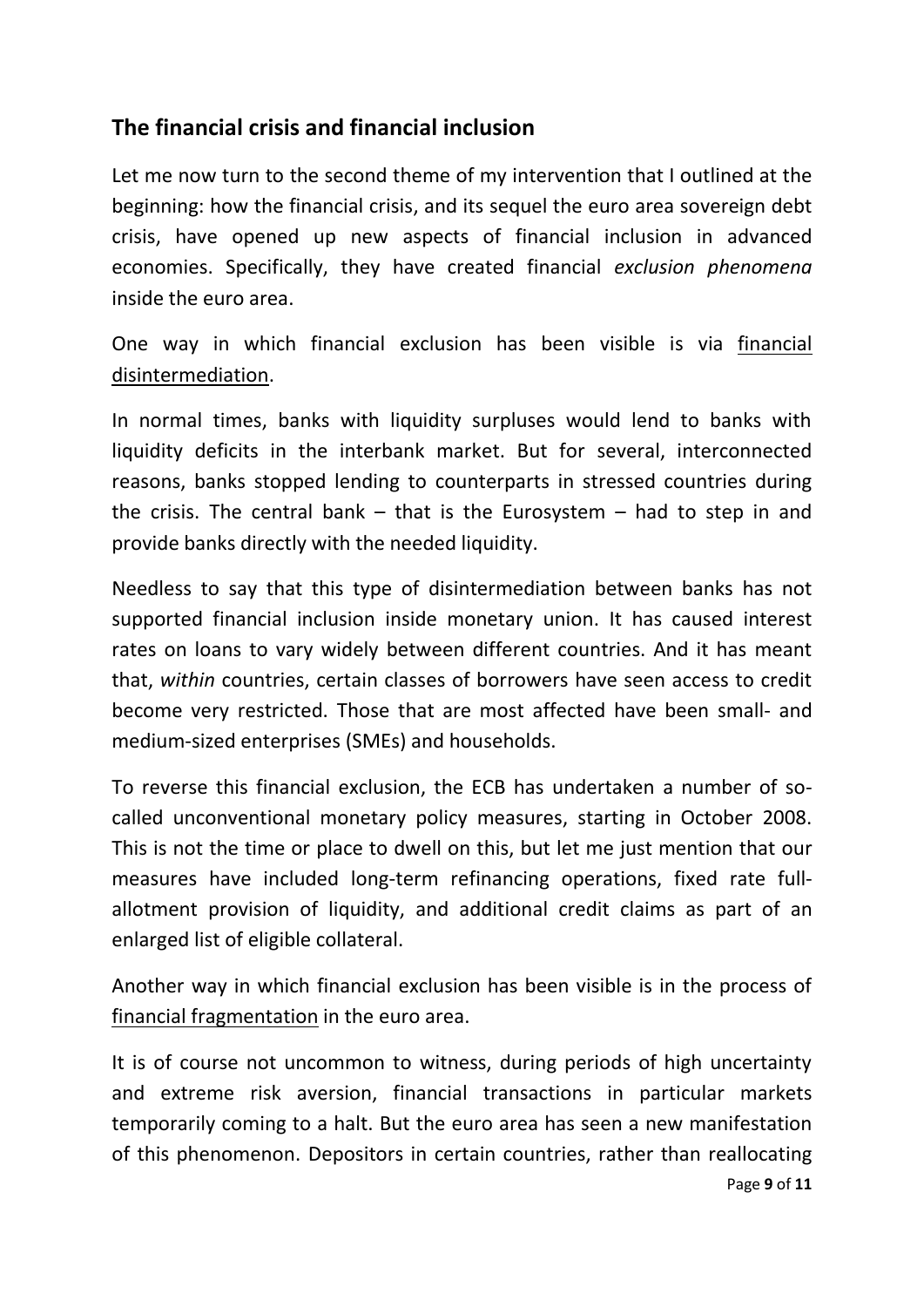their funds within their domestic financial system, opted instead for exclusion. Many of them moved their deposits into banking systems of countries regarded as less risky. This contributed to the imbalances in the TARGET2 payment system I mentioned earlier.

The ensuing fragmentation of the euro area reinforced the forces of exclusion from credit, notably for SMEs in the countries under strain. This in turn explains why the ECB and other authorities are now paying particular attention to the subject of how to promote bank lending to SMEs – how to "re-include" them, if you will. Indeed, this theme is not so far removed from the financial inclusion topic we see in other fora of promoting access by SMEs to services offered by the financial sector.

A third way in which financial exclusion has been visible in the euro area is through financial disconnect.

By this I mean the situation where certain countries in the euro area – and I do not need to mention names – lost access to financial markets and had to receive public financial support. Their exclusion from market financing, however, had to be matched by a combination of domestic adjustment and greater public financial inclusion, if you like, notably from within the euro area. A European Stability Mechanism was created and IMF/EU financial assistance programmes put in place, in which the ECB has also played various roles, notably helping advise on appropriate financial sector reforms and providing ample liquidity to banks in the countries concerned on the basis of exceptional arrangements as regards the collateral of those countries.